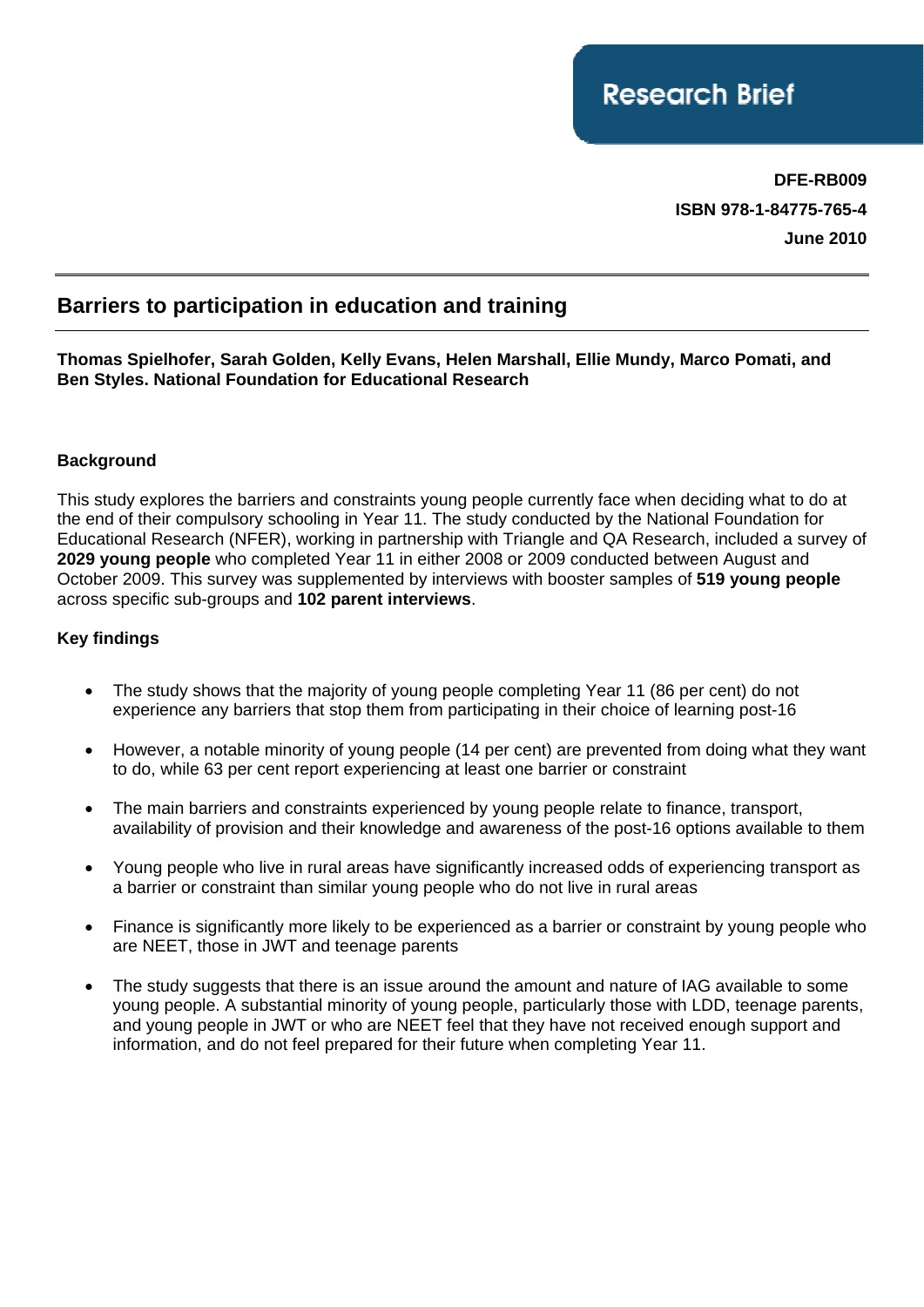#### **Aims and objectives**

The main aim of this study was to explore the relative impacts of the barriers and constraints young people currently face when deciding what to do at the end of their compulsory schooling in Year 11. There were several objectives underlying this main aim of the study. The main ones included exploring:

- the extent to which young people face multiple barriers and constraints and how these interact and influence their post-16 choices – barriers include problems which stop young people pursuing a particular option or route, while constraints do not stop them from doing what they want to do but are problems that that they have to overcome
- the extent to which it is possible to distinguish barriers and constraints reported by young people depending on geographical location, in particular in relation to urban and rural areas
- •the particular impacts of transport- and finance-related barriers on young people's choices
- •the experiences of young people aged 16-25 with learning difficulties or disabilities (LDD) in relation to choosing and accessing different learning options in their area
- the adequacy of Care To Learn payments to enable teenage parents to participate in learning, especially in high childcare cost areas
- •what support and other strategies are needed to help overcome barriers and constraints faced by different groups of young people to help them all engage in education or training until they reach the age of 18.

#### **Summary of research methods**

In order to address the main aims and objective outlined above, a survey was conducted including a representative sample of 2029 young people, who were chosen to be representative of young people aged 16 and 17 in terms of their gender and attainment, of incidence of LDD and destination in the September after leaving Year 11. This was supplemented by a combination of telephone and face-to-face interviews with 303 young people with LDD aged 16-25, 102 parents of young people with LDD, 65 young people in a job without training (JWT) aged 16 or 17, 75 young people who were not in education, employment or training (NEET) aged 16 or 17 and 76 teenage parents aged 16-18. This was supplemented by an analysis of the adequacy of the Care to Learn allowance for young parents to access a range of post-16 options.

#### **How well are young people prepared to make the transition at 16?**

Although most young people find the decision about what to do after Year 11 easy and most are satisfied with what they have done post-16, almost a fifth of young people find the decision-making process difficult and seven per cent end up dissatisfied with the choice they make. In addition, almost a quarter of young people participating in education or training post-16 say that they would have done something different if they had been aware of all of the courses they could have done.

The study suggests that there is an issue around the amount and nature of Information, Advice and Guidance (IAG) available to some young people. A substantial minority of young people, particularly those with LDD, teenage parents, and young people in JWT or who were NEET feel that they have not received enough support and information, and do not feel prepared for their future. There also appears to be a core group of young people who, when leaving school, feel undecided about what to do, and it is important that they are provided with IAG which is presented in engaging and accessible forms to aid a real understanding of the opportunities available to them.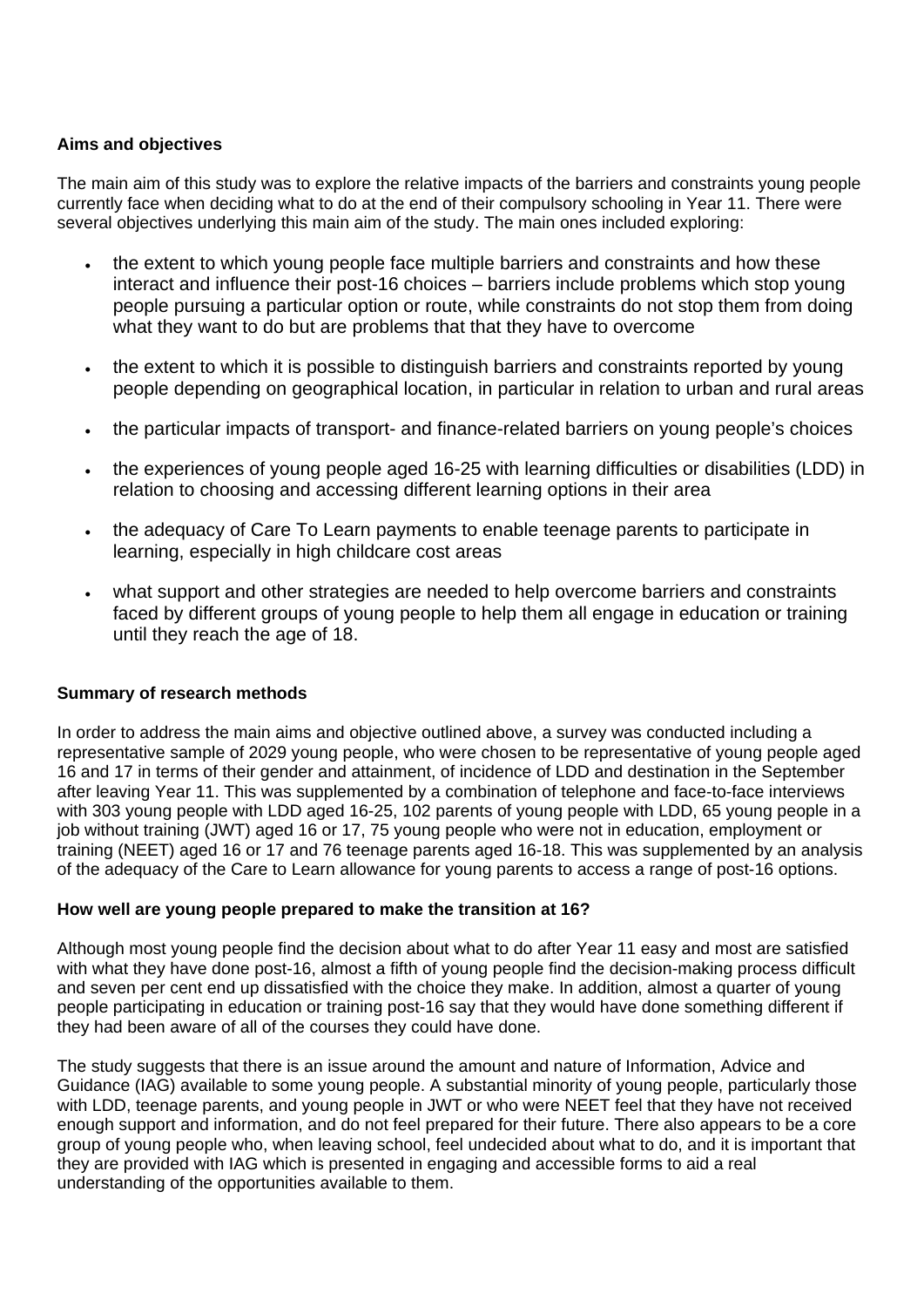#### **What are the main barriers or constraints experienced by young people?**

Even though the majority of young people (86 per cent) do not face any **barriers that stop them** from doing what they want to do at the end of Year 11, there are a notable proportion of young people (14 per cent) who do face such barriers. Furthermore, some of these barriers are particularly acute in relation to particular sub-groups of young people, including teenage parents, young people with LDD, and those who are NEET or in JWT. Many young people in these groups report that lack of availability and awareness of courses they want to do when completing Year 11 stops them from doing what they want to do. Young people in JWT in particular and others also frequently cite financial barriers as reasons for not participating or not doing what they want to do post-16.

Otherwise, a large proportion of young people (63 per cent) face one or more **constraints** at the end of Year 11, but for most these constraints do not become barriers that stop them from doing what they want to do.

## **To what extent is transport a barrier or constraint for young people?**

Overall, very few people report that **the availability** of transport is a barrier that stops them from doing what they want to do after Year 11. This includes most young people who are NEET or in JWT who rarely identify this as a barrier. Instead, young people are more likely to identify **the cost** of transport as a barrier or constraint on their choices. Indeed, around a third of young people who are NEET or in JWT after completing Year 11 think that they would have chosen to participate in education or training if they had received more money to cover the cost of transport.

Young people living in rural areas and those who rate the public transport facilities in their areas as 'bad' or 'very bad' are significantly more likely to report transport as a barrier or constraint than other young people. This suggests that transport initiatives need to identify areas with limited existing transport facilities, including rural areas, to enable all young people to access the post-16 learning of their choice.

Interviews with young people also revealed that a sizeable proportion find it difficult to work out the times of buses and trains. This is particularly the case for young people with LDD, who are less likely to say than young people overall that they feel confident and safe using public transport and working out the times of buses and trains. Furthermore, only 17 per cent of those aged 16-17 with LDD and 38 per cent of those aged 18-25 are aware of Independent Travel Training schemes in their areas which aim to overcome such issues.

#### **To what extent is finance a barrier or constraint for young people?**

Around a quarter of young people view finance as a constraint when deciding what to do after Year 11, although it only stops a minority (four per cent) from doing what they want to do after leaving school. However, young people who are NEET, those in JWT and teenage parents have increased odds of experiencing finance as a barrier or constraint. In particular, one quarter of young people in JWT say that having to pay their parents rent is a barrier or constraint when deciding what to do post-16. Furthermore, around a third of young people who do not participate in learning after leaving school think that they would have done some education or training if they had received more financial support. Otherwise, finance is more likely to be experienced as a barrier or constraint when deciding what to do by those who feel it is important to earn money straight away and those who subsequently receive or apply for an Education Maintenance Allowance (EMA) or hardship funding.

However, only 12 per cent of young people overall receiving an EMA believe that they would not have participated in the courses they are doing if they had not received an EMA. This contrasts with much higher proportions of young people with LDD who say that they would not have participated in learning without this support. Together these findings suggest the need for financial support to be increasingly targeted at those most at need.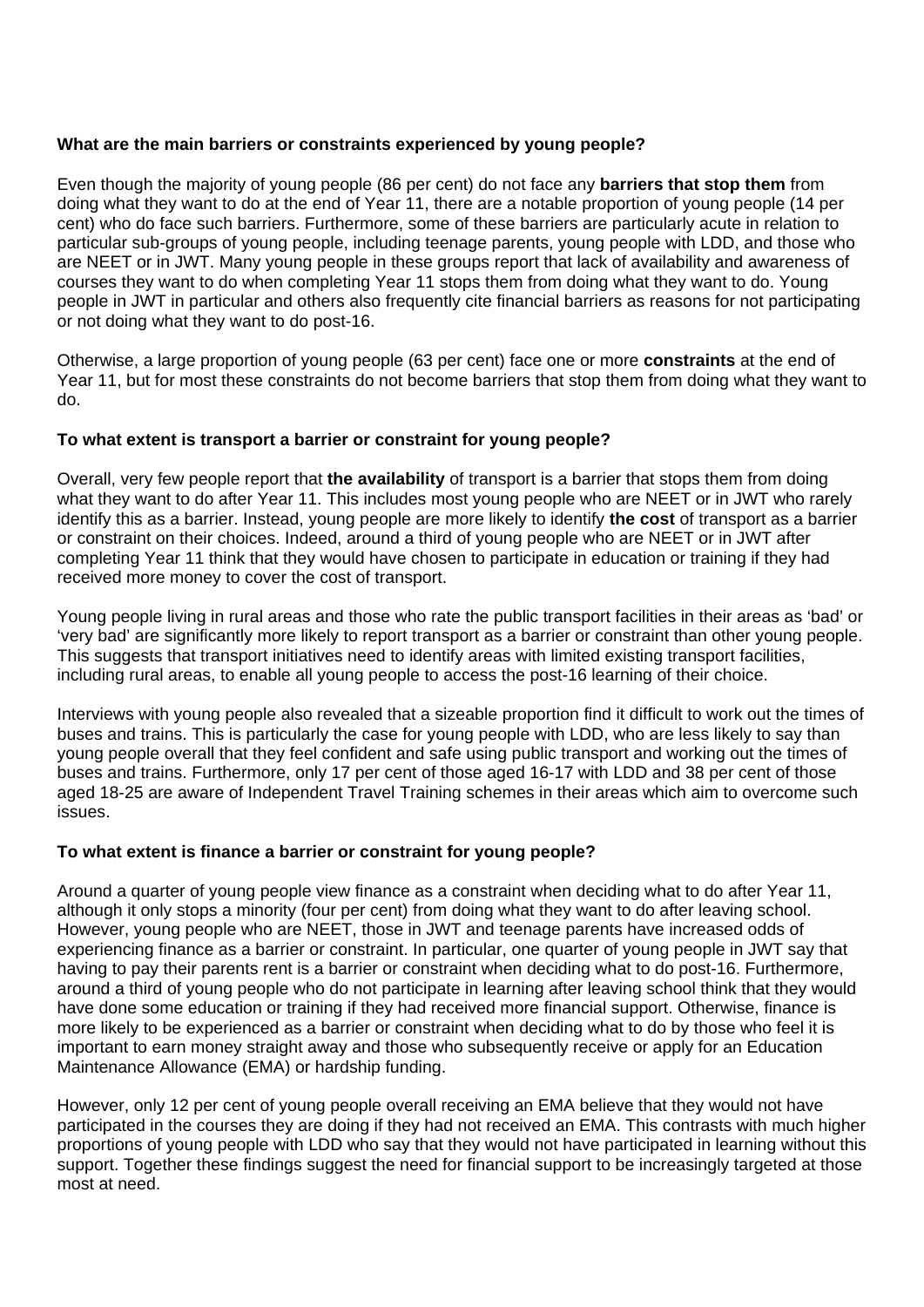## **What are the relative factors that encourage or discourage young people from participating in learning?**

While the majority of young people are motivated by future progression and, therefore, choose to stay in education or training, there is a minority of young people who do not. These young people are less motivated by qualifications and more by immediate financial gain. This appears to be the case particularly among young people who are NEET or in JWT. Young people with a good knowledge of Apprenticeships were also significantly more likely not to participate than young people with lower awareness. This seems to confirm the findings of other research that some young people who cannot access an Apprenticeship choose JWT or become NEET instead.

Teenage parents are more likely to experience finance as a barrier or constraint than other young people and many of them believe that they would participate in education or training if they received more financial support. However, many of them are not well informed about the financial support available to them, including Care to Learn and EMA. Even though other research (Vaid *et al*., 2009) found that 92 per cent of learners in receipt of Care to Learn said that it was easy to find out about this funding, two-fifths of the 86 teenage parents interviewed as part of this study were not aware of Care to Learn. This is particularly an issue given the fact that the analysis of the funding provided by Care to Learn conducted as part of this study revealed that it is sufficient to cover additional childcare or transport costs incurred by teenage parents to access most types of post-16 courses. However, some teenage parents do not consider reengaging in education or training at all as they prefer to stay at home and care for their children instead, although those aged 16 will be required to participate once the participation age is raised to 17 in 2013.

Otherwise, many young people who do not participate in learning after Year 11 believe that increased awareness of the options available to them would have encouraged them to engage in education or training when leaving school. However, it is important to ensure that young people are not given too much information, because, as the study suggests, young people who consider many different options are actually less likely to participate in education or training.

#### **What are the policy implications of the research?**

Specific policy recommendations relating to the support and other strategies needed to help overcome barriers and constraints faced by different groups of young people in order to help them all engage in education or training until they reach the age of 18 are provided below.

#### **Information, Advice and Guidance (IAG)**

The study shows that there is scope to further improve IAG for all young people, but in particular for young people with LDD, teenage parents and those who are NEET or in JWT. Furthermore, the IAG needs to be presented in engaging and accessible forms to aid young people's real understanding of the opportunities available to them. This needs to be accompanied by personal support to ensure young people receive the advice and support suitable to their particular needs, interests and circumstances.

#### **Financial support**

It is important to ensure that all young people are aware of the financial support available to them in order to minimise any constraints on their choices of what to do post-16. In particular, it is important to ensure that information and financial support is targeted at vulnerable groups of young people, including teenage parents and those who are NEET or in JWT, who are more likely to identify financial issues as a reason for not engaging in learning.

The study showed that there was limited awareness of Care to Learn among teenage parents, which analysis revealed covers the additional transport and childcare costs needed to enable participating in most courses and for young people in most areas of the country. This suggests a need for additional or more targeted marketing strategies aimed at raising teenage parents' awareness of Care to Learn funding and increasing the maximum amount paid in specific areas to enable and encourage more teenage parents to access learning.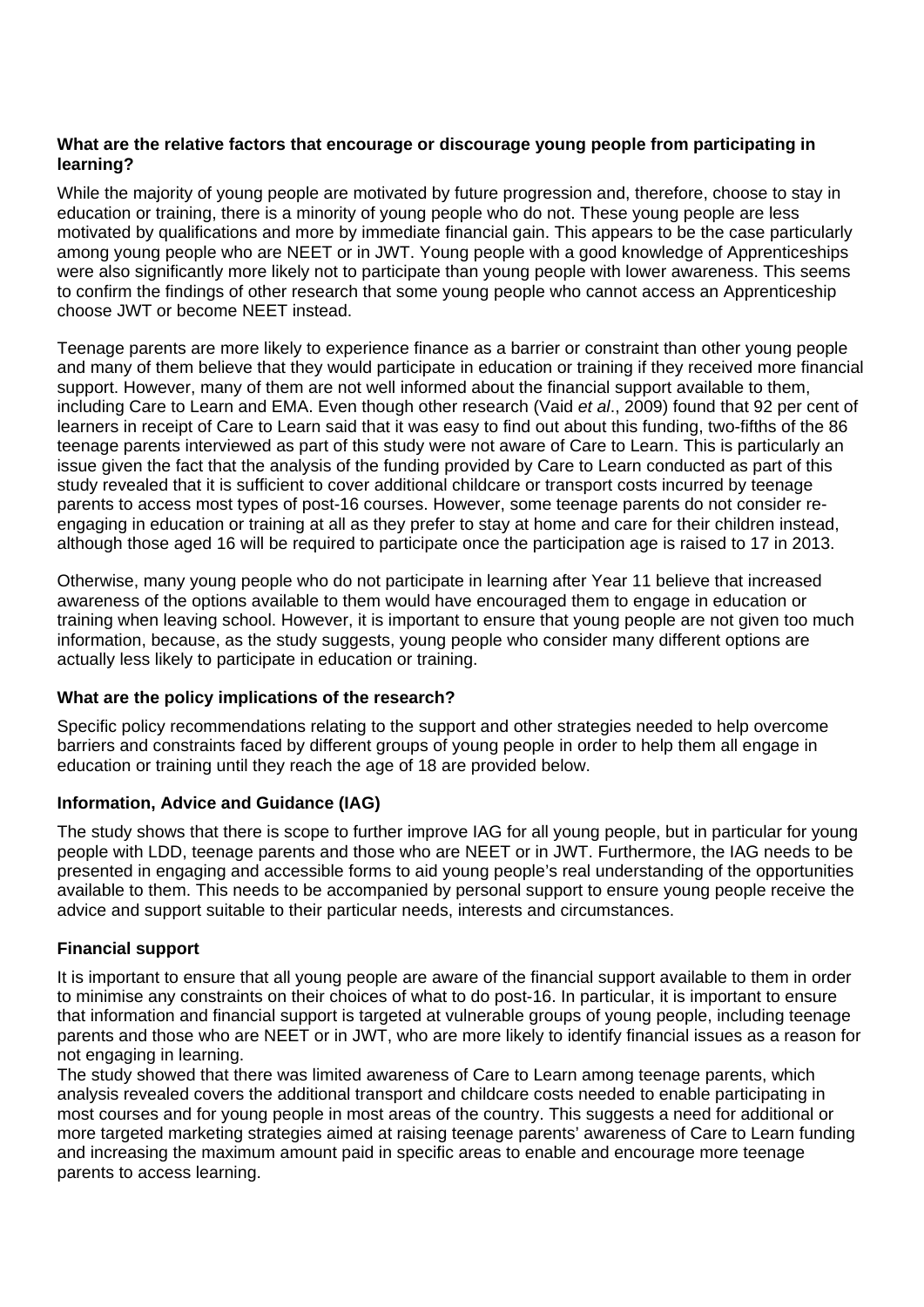## **Transport**

It appears that strategies to ensure the availability of a transport infrastructure that enables young people to participate in learning should examine closely the availability of transport in rural areas in particular as there appears to be a greater level of need in such areas.

The study also suggested that strategies should be targeted at young people who feel less at ease with using public transport, in particular young people with LDD. This should include encouraging all local authorities to provide, and raise the awareness among young people of the availability of, Independent Travel Training schemes in their areas.

Financial support to cover the cost of transport needs to be targeted at those young people most in need, including those in rural areas and young people who choose a job without training due to financial considerations.